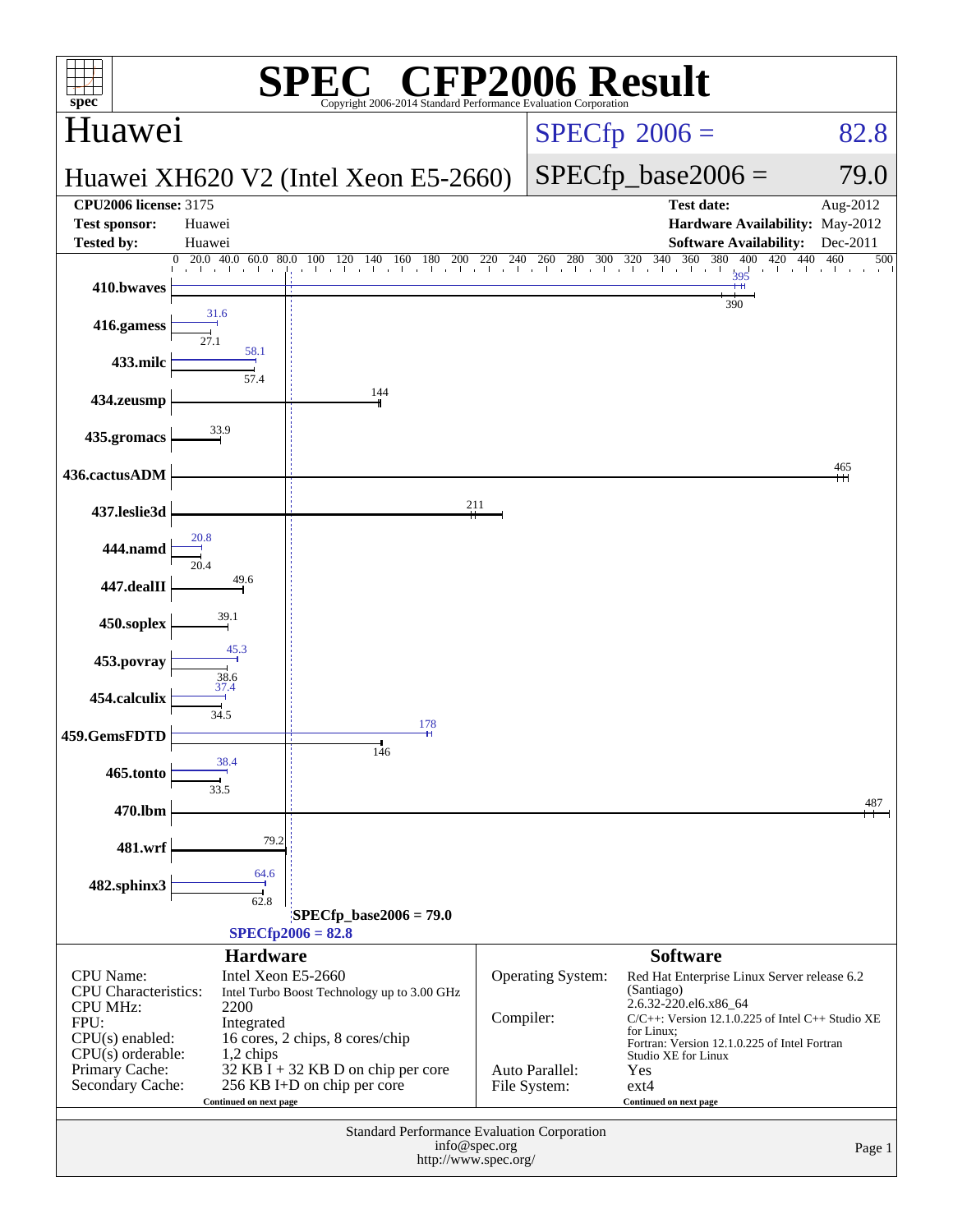

#### Huawei

### $SPECfp2006 = 82.8$  $SPECfp2006 = 82.8$

Huawei XH620 V2 (Intel Xeon E5-2660)

#### $SPECfp\_base2006 = 79.0$

#### **[CPU2006 license:](http://www.spec.org/auto/cpu2006/Docs/result-fields.html#CPU2006license)** 3175 **[Test date:](http://www.spec.org/auto/cpu2006/Docs/result-fields.html#Testdate)** Aug-2012

**[Test sponsor:](http://www.spec.org/auto/cpu2006/Docs/result-fields.html#Testsponsor)** Huawei **[Hardware Availability:](http://www.spec.org/auto/cpu2006/Docs/result-fields.html#HardwareAvailability)** May-2012 **[Tested by:](http://www.spec.org/auto/cpu2006/Docs/result-fields.html#Testedby)** Huawei **[Software Availability:](http://www.spec.org/auto/cpu2006/Docs/result-fields.html#SoftwareAvailability)** Dec-2011 [L3 Cache:](http://www.spec.org/auto/cpu2006/Docs/result-fields.html#L3Cache) 20 MB I+D on chip per chip<br>Other Cache: None [Other Cache:](http://www.spec.org/auto/cpu2006/Docs/result-fields.html#OtherCache) [Memory:](http://www.spec.org/auto/cpu2006/Docs/result-fields.html#Memory) 128 GB (16 x 8 GB 2Rx4 PC3-12800R-11, ECC) [Disk Subsystem:](http://www.spec.org/auto/cpu2006/Docs/result-fields.html#DiskSubsystem) 1 x 300 GB SAS, 10K RPM [Other Hardware:](http://www.spec.org/auto/cpu2006/Docs/result-fields.html#OtherHardware) None [System State:](http://www.spec.org/auto/cpu2006/Docs/result-fields.html#SystemState) Run level 3 (multi-user)<br>Base Pointers: 64-bit [Base Pointers:](http://www.spec.org/auto/cpu2006/Docs/result-fields.html#BasePointers) 64-bit<br>Peak Pointers: 32/64-bit [Peak Pointers:](http://www.spec.org/auto/cpu2006/Docs/result-fields.html#PeakPointers) [Other Software:](http://www.spec.org/auto/cpu2006/Docs/result-fields.html#OtherSoftware) None

| <b>Results Table</b>   |                                                                                                          |       |                |       |                |       |                |              |                |              |                |              |
|------------------------|----------------------------------------------------------------------------------------------------------|-------|----------------|-------|----------------|-------|----------------|--------------|----------------|--------------|----------------|--------------|
|                        | <b>Base</b>                                                                                              |       |                |       |                |       | <b>Peak</b>    |              |                |              |                |              |
| <b>Benchmark</b>       | <b>Seconds</b>                                                                                           | Ratio | <b>Seconds</b> | Ratio | <b>Seconds</b> | Ratio | <b>Seconds</b> | <b>Ratio</b> | <b>Seconds</b> | <b>Ratio</b> | <b>Seconds</b> | <b>Ratio</b> |
| 410.bwayes             | 35.6                                                                                                     | 381   | 34.8           | 390   | 33.6           | 404   | 34.2           | 397          | 34.4           | 395          | 34.8           | 390          |
| 416.gamess             | 722                                                                                                      | 27.1  | 723            | 27.1  | 721            | 27.1  | 620            | 31.6         | 623            | 31.4         | 620            | 31.6         |
| $433$ .milc            | 160                                                                                                      | 57.4  | 160            | 57.4  | 160            | 57.4  | 158            | 58.2         | 158            | 58.1         | 158            | 58.1         |
| $434$ . zeusmp         | 63.0                                                                                                     | 144   | 62.8           | 145   | 63.6           | 143   | 63.0           | 144          | 62.8           | 145          | 63.6           | 143          |
| $435.$ gromacs         | 210                                                                                                      | 33.9  | 210            | 34.0  | 210            | 33.9  | <b>210</b>     | 33.9         | 210            | 34.0         | 210            | 33.9         |
| 436.cactusADM          | 25.5                                                                                                     | 469   | 25.7           | 465   | 25.9           | 462   | 25.5           | 469          | 25.7           | 465          | 25.9           | 462          |
| 437.leslie3d           | 41.0                                                                                                     | 229   | 45.2           | 208   | 44.6           | 211   | 41.0           | 229          | 45.2           | 208          | 44.6           | 211          |
| 444.namd               | 393                                                                                                      | 20.4  | 392            | 20.4  | 393            | 20.4  | 386            | 20.8         | 386            | 20.8         | 386            | 20.8         |
| $ 447 \text{.}$ dealII | 230                                                                                                      | 49.7  | 231            | 49.4  | 230            | 49.6  | 230            | 49.7         | 231            | 49.4         | <b>230</b>     | 49.6         |
| $450$ .soplex          | 214                                                                                                      | 38.9  | 212            | 39.2  | 213            | 39.1  | 214            | 38.9         | 212            | 39.2         | 213            | <u>39.1</u>  |
| $453$ .povray          | 138                                                                                                      | 38.5  | 138            | 38.6  | 138            | 38.7  | 118            | 45.3         | 116            | 45.7         | 118            | 45.1         |
| $ 454$ .calculix       | 239                                                                                                      | 34.5  | 239            | 34.5  | 241            | 34.2  | 221            | 37.3         | 221            | 37.4         | 221            | 37.4         |
| 459.GemsFDTD           | 73.3                                                                                                     | 145   | 72.9           | 146   | 72.7           | 146   | 60.0           | 177          | 59.7           | 178          | 58.9           | 180          |
| 465.tonto              | 294                                                                                                      | 33.5  | 296            | 33.3  | 293            | 33.6  | 256            | 38.4         | 256            | 38.5         | 256            | <u>38.4</u>  |
| 470.1bm                | 28.2                                                                                                     | 487   | 28.6           | 480   | 27.6           | 498   | 28.2           | 487          | 28.6           | 480          | 27.6           | 498          |
| 481.wrf                | 141                                                                                                      | 79.0  | 141            | 79.2  | 140            | 79.6  | 141            | 79.0         | 141            | 79.2         | 140            | 79.6         |
| $482$ .sphinx $3$      | 310                                                                                                      | 62.8  | 308            | 63.3  | 310            | 62.8  | 302            | 64.6         | 302            | 64.6         | 299            | 65.3         |
|                        | Results appear in the order in which they were run. Bold underlined text indicates a median measurement. |       |                |       |                |       |                |              |                |              |                |              |

#### **[Operating System Notes](http://www.spec.org/auto/cpu2006/Docs/result-fields.html#OperatingSystemNotes)**

 Stack size set to unlimited using "ulimit -s unlimited" Transparent Huge Pages enabled with: echo always > /sys/kernel/mm/redhat\_transparent\_hugepage/enabled Select only test related files when installing the operating system

#### **[Platform Notes](http://www.spec.org/auto/cpu2006/Docs/result-fields.html#PlatformNotes)**

 BIOS configuration: Intel Hyper-Threading set to Disabled Set Power Efficiency Mode to Performance Sysinfo program /spec/config/sysinfo.rev6800 \$Rev: 6800 \$ \$Date:: 2011-10-11 #\$ 6f2ebdff5032aaa42e583f96b07f99d3 running on RH62-rebuild Mon Aug 27 15:09:00 2012

Continued on next page

Standard Performance Evaluation Corporation [info@spec.org](mailto:info@spec.org) <http://www.spec.org/>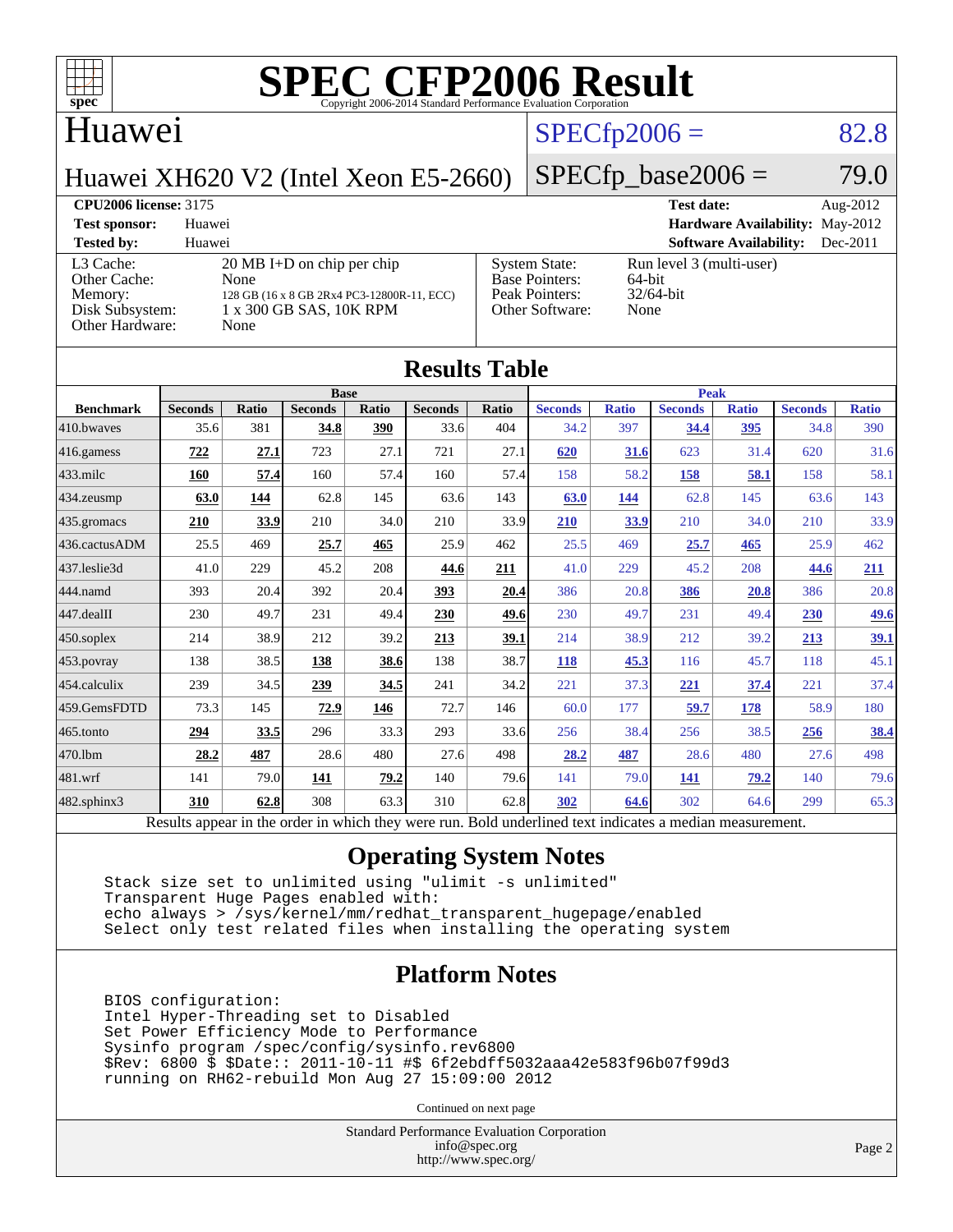

#### Huawei

 $SPECfp2006 = 82.8$  $SPECfp2006 = 82.8$ 

Huawei XH620 V2 (Intel Xeon E5-2660)

 $SPECTp\_base2006 = 79.0$ 

**[CPU2006 license:](http://www.spec.org/auto/cpu2006/Docs/result-fields.html#CPU2006license)** 3175 **[Test date:](http://www.spec.org/auto/cpu2006/Docs/result-fields.html#Testdate)** Aug-2012 **[Test sponsor:](http://www.spec.org/auto/cpu2006/Docs/result-fields.html#Testsponsor)** Huawei **[Hardware Availability:](http://www.spec.org/auto/cpu2006/Docs/result-fields.html#HardwareAvailability)** May-2012 **[Tested by:](http://www.spec.org/auto/cpu2006/Docs/result-fields.html#Testedby)** Huawei **[Software Availability:](http://www.spec.org/auto/cpu2006/Docs/result-fields.html#SoftwareAvailability)** Dec-2011

#### **[Platform Notes \(Continued\)](http://www.spec.org/auto/cpu2006/Docs/result-fields.html#PlatformNotes)**

| This section contains SUT (System Under Test) info as seen by<br>some common utilities. To remove or add to this section, see:<br>http://www.spec.org/cpu2006/Docs/config.html#sysinfo                                                                                                                                                                                                                                                 |        |
|----------------------------------------------------------------------------------------------------------------------------------------------------------------------------------------------------------------------------------------------------------------------------------------------------------------------------------------------------------------------------------------------------------------------------------------|--------|
| From /proc/cpuinfo<br>model name: Intel(R) Xeon(R) CPU E5-2660 0 @ 2.20GHz<br>2 "physical id"s (chips)<br>16 "processors"<br>cores, siblings (Caution: counting these is hw and system dependent.<br>The<br>following excerpts from /proc/cpuinfo might not be reliable. Use with<br>caution.)<br>cpu cores $: 8$<br>siblings : 8<br>physical 0: cores 0 1 2 3 4 5 6 7<br>physical 1: cores 0 1 2 3 4 5 6 7<br>cache size $: 20480$ KB |        |
| From /proc/meminfo<br>MemTotal:<br>132124032 kB<br>HugePages Total:<br>0<br>2048 kB<br>Hugepagesize:                                                                                                                                                                                                                                                                                                                                   |        |
| From /etc/*release* /etc/*version*<br>redhat-release: Red Hat Enterprise Linux Server release 6.2 (Santiago)<br>system-release: Red Hat Enterprise Linux Server release 6.2 (Santiago)<br>system-release-cpe: cpe:/o:redhat:enterprise_linux:6server:ga:server                                                                                                                                                                         |        |
| uname $-a$ :<br>Linux RH62-rebuild 2.6.32-220.el6.x86_64 #1 SMP Wed Nov 9 08:03:13 EST 2011<br>x86_64 x86_64 x86_64 GNU/Linux                                                                                                                                                                                                                                                                                                          |        |
| run-level 3 Aug 27 08:33                                                                                                                                                                                                                                                                                                                                                                                                               |        |
| SPEC is set to: /spec<br>Filesystem<br>Size Used Avail Use% Mounted on<br>Type<br>/dev/sda1<br>289G 161G 114G 59% /<br>ext4                                                                                                                                                                                                                                                                                                            |        |
| Additional information from dmidecode:                                                                                                                                                                                                                                                                                                                                                                                                 |        |
| (End of data from sysinfo program)                                                                                                                                                                                                                                                                                                                                                                                                     |        |
| <b>General Notes</b>                                                                                                                                                                                                                                                                                                                                                                                                                   |        |
| Environment variables set by runspec before the start of the run:<br>$KMP\_AFFINITY = "granularity = time, compact, 0, 1"$<br>$LD_LIBRARY_PATH = "/gpec/libs/32://spec/libs/64"$<br>OMP NUM THREADS = "16"                                                                                                                                                                                                                             |        |
| Binaries compiled on a system with 1x Core i7-860 CPU + 8GB<br>memory using RHEL5.5                                                                                                                                                                                                                                                                                                                                                    |        |
| <b>Standard Performance Evaluation Corporation</b><br>info@spec.org<br>http://www.spec.org/                                                                                                                                                                                                                                                                                                                                            | Page 3 |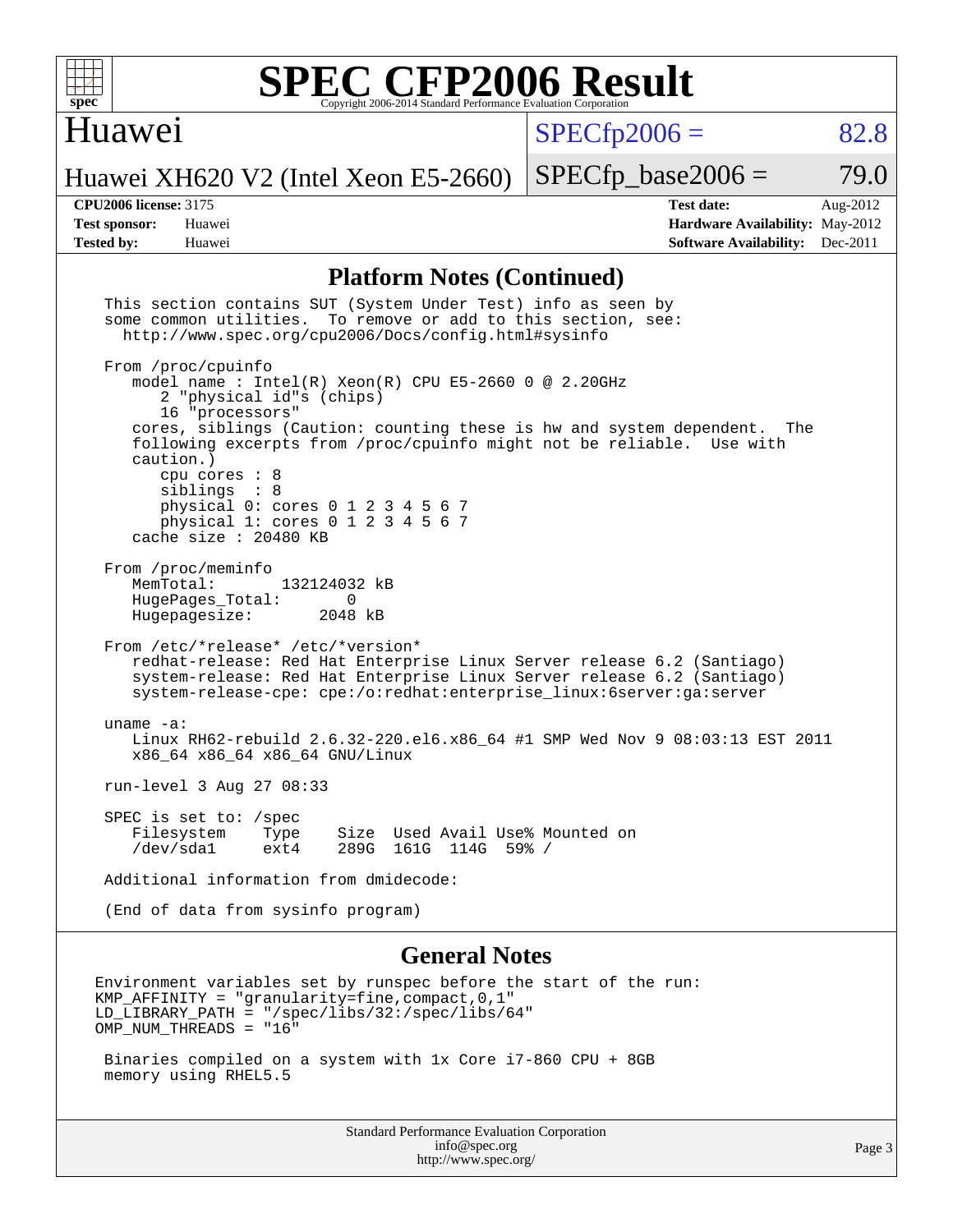

#### Huawei

 $SPECTp2006 = 82.8$ 

Huawei XH620 V2 (Intel Xeon E5-2660)

 $SPECTp\_base2006 = 79.0$ **[CPU2006 license:](http://www.spec.org/auto/cpu2006/Docs/result-fields.html#CPU2006license)** 3175 **[Test date:](http://www.spec.org/auto/cpu2006/Docs/result-fields.html#Testdate)** Aug-2012

**[Test sponsor:](http://www.spec.org/auto/cpu2006/Docs/result-fields.html#Testsponsor)** Huawei **[Hardware Availability:](http://www.spec.org/auto/cpu2006/Docs/result-fields.html#HardwareAvailability)** May-2012 **[Tested by:](http://www.spec.org/auto/cpu2006/Docs/result-fields.html#Testedby)** Huawei **[Software Availability:](http://www.spec.org/auto/cpu2006/Docs/result-fields.html#SoftwareAvailability)** Dec-2011

#### **[Base Compiler Invocation](http://www.spec.org/auto/cpu2006/Docs/result-fields.html#BaseCompilerInvocation)**

[C benchmarks](http://www.spec.org/auto/cpu2006/Docs/result-fields.html#Cbenchmarks):  $\text{icc}$  -m64

[C++ benchmarks:](http://www.spec.org/auto/cpu2006/Docs/result-fields.html#CXXbenchmarks) [icpc -m64](http://www.spec.org/cpu2006/results/res2012q3/cpu2006-20120904-24398.flags.html#user_CXXbase_intel_icpc_64bit_bedb90c1146cab66620883ef4f41a67e)

[Fortran benchmarks](http://www.spec.org/auto/cpu2006/Docs/result-fields.html#Fortranbenchmarks): [ifort -m64](http://www.spec.org/cpu2006/results/res2012q3/cpu2006-20120904-24398.flags.html#user_FCbase_intel_ifort_64bit_ee9d0fb25645d0210d97eb0527dcc06e)

[Benchmarks using both Fortran and C](http://www.spec.org/auto/cpu2006/Docs/result-fields.html#BenchmarksusingbothFortranandC): [icc -m64](http://www.spec.org/cpu2006/results/res2012q3/cpu2006-20120904-24398.flags.html#user_CC_FCbase_intel_icc_64bit_0b7121f5ab7cfabee23d88897260401c) [ifort -m64](http://www.spec.org/cpu2006/results/res2012q3/cpu2006-20120904-24398.flags.html#user_CC_FCbase_intel_ifort_64bit_ee9d0fb25645d0210d97eb0527dcc06e)

#### **[Base Portability Flags](http://www.spec.org/auto/cpu2006/Docs/result-fields.html#BasePortabilityFlags)**

| 410.bwaves: -DSPEC CPU LP64                 |                                                                |
|---------------------------------------------|----------------------------------------------------------------|
| 416.gamess: - DSPEC_CPU_LP64                |                                                                |
| 433.milc: -DSPEC CPU LP64                   |                                                                |
| 434.zeusmp: -DSPEC_CPU_LP64                 |                                                                |
| 435.gromacs: -DSPEC_CPU_LP64 -nofor_main    |                                                                |
| 436.cactusADM: -DSPEC CPU LP64 -nofor main  |                                                                |
| 437.leslie3d: -DSPEC CPU LP64               |                                                                |
| 444.namd: -DSPEC CPU LP64                   |                                                                |
| 447.dealII: -DSPEC CPU LP64                 |                                                                |
| 450.soplex: -DSPEC_CPU_LP64                 |                                                                |
| 453.povray: -DSPEC_CPU_LP64                 |                                                                |
| 454.calculix: - DSPEC CPU LP64 - nofor main |                                                                |
| 459.GemsFDTD: -DSPEC CPU LP64               |                                                                |
| 465.tonto: - DSPEC CPU LP64                 |                                                                |
| 470.1bm: - DSPEC CPU LP64                   |                                                                |
|                                             | 481.wrf: -DSPEC_CPU_LP64 -DSPEC_CPU_CASE_FLAG -DSPEC_CPU_LINUX |
| 482.sphinx3: -DSPEC_CPU_LP64                |                                                                |
|                                             |                                                                |

#### **[Base Optimization Flags](http://www.spec.org/auto/cpu2006/Docs/result-fields.html#BaseOptimizationFlags)**

[C benchmarks](http://www.spec.org/auto/cpu2006/Docs/result-fields.html#Cbenchmarks): [-xAVX](http://www.spec.org/cpu2006/results/res2012q3/cpu2006-20120904-24398.flags.html#user_CCbase_f-xAVX) [-ipo](http://www.spec.org/cpu2006/results/res2012q3/cpu2006-20120904-24398.flags.html#user_CCbase_f-ipo) [-O3](http://www.spec.org/cpu2006/results/res2012q3/cpu2006-20120904-24398.flags.html#user_CCbase_f-O3) [-no-prec-div](http://www.spec.org/cpu2006/results/res2012q3/cpu2006-20120904-24398.flags.html#user_CCbase_f-no-prec-div) [-static](http://www.spec.org/cpu2006/results/res2012q3/cpu2006-20120904-24398.flags.html#user_CCbase_f-static) [-parallel](http://www.spec.org/cpu2006/results/res2012q3/cpu2006-20120904-24398.flags.html#user_CCbase_f-parallel) [-opt-prefetch](http://www.spec.org/cpu2006/results/res2012q3/cpu2006-20120904-24398.flags.html#user_CCbase_f-opt-prefetch) [-ansi-alias](http://www.spec.org/cpu2006/results/res2012q3/cpu2006-20120904-24398.flags.html#user_CCbase_f-ansi-alias) [C++ benchmarks:](http://www.spec.org/auto/cpu2006/Docs/result-fields.html#CXXbenchmarks) [-xAVX](http://www.spec.org/cpu2006/results/res2012q3/cpu2006-20120904-24398.flags.html#user_CXXbase_f-xAVX) [-ipo](http://www.spec.org/cpu2006/results/res2012q3/cpu2006-20120904-24398.flags.html#user_CXXbase_f-ipo) [-O3](http://www.spec.org/cpu2006/results/res2012q3/cpu2006-20120904-24398.flags.html#user_CXXbase_f-O3) [-no-prec-div](http://www.spec.org/cpu2006/results/res2012q3/cpu2006-20120904-24398.flags.html#user_CXXbase_f-no-prec-div) [-static](http://www.spec.org/cpu2006/results/res2012q3/cpu2006-20120904-24398.flags.html#user_CXXbase_f-static) [-opt-prefetch](http://www.spec.org/cpu2006/results/res2012q3/cpu2006-20120904-24398.flags.html#user_CXXbase_f-opt-prefetch) [-ansi-alias](http://www.spec.org/cpu2006/results/res2012q3/cpu2006-20120904-24398.flags.html#user_CXXbase_f-ansi-alias) [Fortran benchmarks](http://www.spec.org/auto/cpu2006/Docs/result-fields.html#Fortranbenchmarks): [-xAVX](http://www.spec.org/cpu2006/results/res2012q3/cpu2006-20120904-24398.flags.html#user_FCbase_f-xAVX) [-ipo](http://www.spec.org/cpu2006/results/res2012q3/cpu2006-20120904-24398.flags.html#user_FCbase_f-ipo) [-O3](http://www.spec.org/cpu2006/results/res2012q3/cpu2006-20120904-24398.flags.html#user_FCbase_f-O3) [-no-prec-div](http://www.spec.org/cpu2006/results/res2012q3/cpu2006-20120904-24398.flags.html#user_FCbase_f-no-prec-div) [-static](http://www.spec.org/cpu2006/results/res2012q3/cpu2006-20120904-24398.flags.html#user_FCbase_f-static) [-parallel](http://www.spec.org/cpu2006/results/res2012q3/cpu2006-20120904-24398.flags.html#user_FCbase_f-parallel) [-opt-prefetch](http://www.spec.org/cpu2006/results/res2012q3/cpu2006-20120904-24398.flags.html#user_FCbase_f-opt-prefetch) [Benchmarks using both Fortran and C](http://www.spec.org/auto/cpu2006/Docs/result-fields.html#BenchmarksusingbothFortranandC): [-xAVX](http://www.spec.org/cpu2006/results/res2012q3/cpu2006-20120904-24398.flags.html#user_CC_FCbase_f-xAVX) [-ipo](http://www.spec.org/cpu2006/results/res2012q3/cpu2006-20120904-24398.flags.html#user_CC_FCbase_f-ipo) [-O3](http://www.spec.org/cpu2006/results/res2012q3/cpu2006-20120904-24398.flags.html#user_CC_FCbase_f-O3) [-no-prec-div](http://www.spec.org/cpu2006/results/res2012q3/cpu2006-20120904-24398.flags.html#user_CC_FCbase_f-no-prec-div) [-static](http://www.spec.org/cpu2006/results/res2012q3/cpu2006-20120904-24398.flags.html#user_CC_FCbase_f-static) [-parallel](http://www.spec.org/cpu2006/results/res2012q3/cpu2006-20120904-24398.flags.html#user_CC_FCbase_f-parallel) [-opt-prefetch](http://www.spec.org/cpu2006/results/res2012q3/cpu2006-20120904-24398.flags.html#user_CC_FCbase_f-opt-prefetch) [-ansi-alias](http://www.spec.org/cpu2006/results/res2012q3/cpu2006-20120904-24398.flags.html#user_CC_FCbase_f-ansi-alias)

| <b>Standard Performance Evaluation Corporation</b> |
|----------------------------------------------------|
| info@spec.org                                      |
| http://www.spec.org/                               |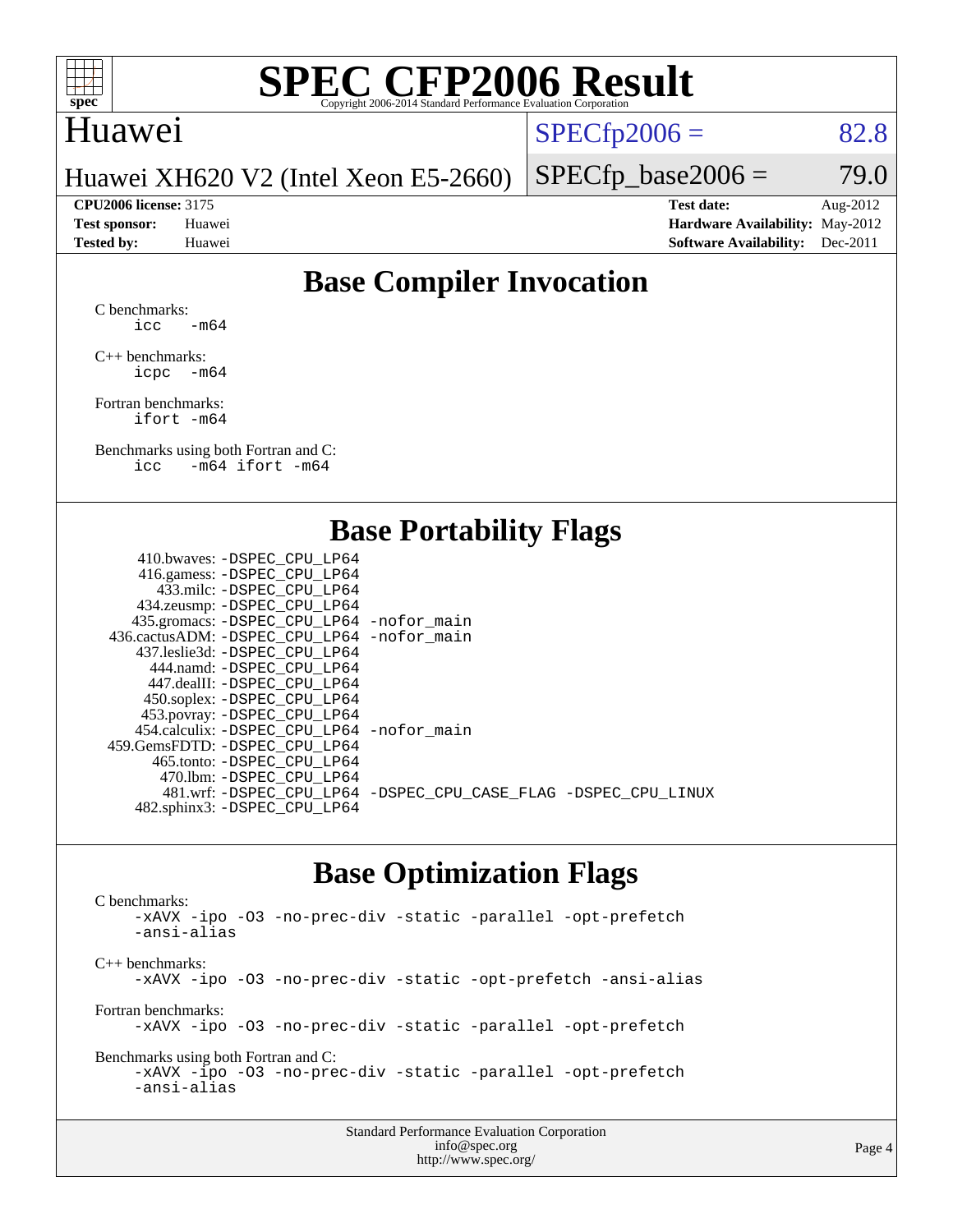

#### Huawei

 $SPECTp2006 = 82.8$ 

Huawei XH620 V2 (Intel Xeon E5-2660)

**[CPU2006 license:](http://www.spec.org/auto/cpu2006/Docs/result-fields.html#CPU2006license)** 3175 **[Test date:](http://www.spec.org/auto/cpu2006/Docs/result-fields.html#Testdate)** Aug-2012

 $SPECTp\_base2006 = 79.0$ 

**[Test sponsor:](http://www.spec.org/auto/cpu2006/Docs/result-fields.html#Testsponsor)** Huawei **[Hardware Availability:](http://www.spec.org/auto/cpu2006/Docs/result-fields.html#HardwareAvailability)** May-2012 **[Tested by:](http://www.spec.org/auto/cpu2006/Docs/result-fields.html#Testedby)** Huawei **[Software Availability:](http://www.spec.org/auto/cpu2006/Docs/result-fields.html#SoftwareAvailability)** Dec-2011

#### **[Peak Compiler Invocation](http://www.spec.org/auto/cpu2006/Docs/result-fields.html#PeakCompilerInvocation)**

[C benchmarks](http://www.spec.org/auto/cpu2006/Docs/result-fields.html#Cbenchmarks):  $\text{icc}$   $-\text{m64}$ 

[C++ benchmarks:](http://www.spec.org/auto/cpu2006/Docs/result-fields.html#CXXbenchmarks) [icpc -m64](http://www.spec.org/cpu2006/results/res2012q3/cpu2006-20120904-24398.flags.html#user_CXXpeak_intel_icpc_64bit_bedb90c1146cab66620883ef4f41a67e)

[Fortran benchmarks](http://www.spec.org/auto/cpu2006/Docs/result-fields.html#Fortranbenchmarks): [ifort -m64](http://www.spec.org/cpu2006/results/res2012q3/cpu2006-20120904-24398.flags.html#user_FCpeak_intel_ifort_64bit_ee9d0fb25645d0210d97eb0527dcc06e)

[Benchmarks using both Fortran and C](http://www.spec.org/auto/cpu2006/Docs/result-fields.html#BenchmarksusingbothFortranandC): [icc -m64](http://www.spec.org/cpu2006/results/res2012q3/cpu2006-20120904-24398.flags.html#user_CC_FCpeak_intel_icc_64bit_0b7121f5ab7cfabee23d88897260401c) [ifort -m64](http://www.spec.org/cpu2006/results/res2012q3/cpu2006-20120904-24398.flags.html#user_CC_FCpeak_intel_ifort_64bit_ee9d0fb25645d0210d97eb0527dcc06e)

#### **[Peak Portability Flags](http://www.spec.org/auto/cpu2006/Docs/result-fields.html#PeakPortabilityFlags)**

Same as Base Portability Flags

### **[Peak Optimization Flags](http://www.spec.org/auto/cpu2006/Docs/result-fields.html#PeakOptimizationFlags)**

[C benchmarks](http://www.spec.org/auto/cpu2006/Docs/result-fields.html#Cbenchmarks):

 433.milc: [-xAVX](http://www.spec.org/cpu2006/results/res2012q3/cpu2006-20120904-24398.flags.html#user_peakPASS2_CFLAGSPASS2_LDFLAGS433_milc_f-xAVX)(pass 2) [-prof-gen](http://www.spec.org/cpu2006/results/res2012q3/cpu2006-20120904-24398.flags.html#user_peakPASS1_CFLAGSPASS1_LDFLAGS433_milc_prof_gen_e43856698f6ca7b7e442dfd80e94a8fc)(pass 1) [-ipo](http://www.spec.org/cpu2006/results/res2012q3/cpu2006-20120904-24398.flags.html#user_peakPASS2_CFLAGSPASS2_LDFLAGS433_milc_f-ipo)(pass 2) [-O3](http://www.spec.org/cpu2006/results/res2012q3/cpu2006-20120904-24398.flags.html#user_peakPASS2_CFLAGSPASS2_LDFLAGS433_milc_f-O3)(pass 2) [-no-prec-div](http://www.spec.org/cpu2006/results/res2012q3/cpu2006-20120904-24398.flags.html#user_peakPASS2_CFLAGSPASS2_LDFLAGS433_milc_f-no-prec-div)(pass 2) [-prof-use](http://www.spec.org/cpu2006/results/res2012q3/cpu2006-20120904-24398.flags.html#user_peakPASS2_CFLAGSPASS2_LDFLAGS433_milc_prof_use_bccf7792157ff70d64e32fe3e1250b55)(pass 2) [-static](http://www.spec.org/cpu2006/results/res2012q3/cpu2006-20120904-24398.flags.html#user_peakOPTIMIZE433_milc_f-static) [-auto-ilp32](http://www.spec.org/cpu2006/results/res2012q3/cpu2006-20120904-24398.flags.html#user_peakCOPTIMIZE433_milc_f-auto-ilp32) [-ansi-alias](http://www.spec.org/cpu2006/results/res2012q3/cpu2006-20120904-24398.flags.html#user_peakCOPTIMIZE433_milc_f-ansi-alias)

 $470.$ lbm: basepeak = yes

 482.sphinx3: [-xAVX](http://www.spec.org/cpu2006/results/res2012q3/cpu2006-20120904-24398.flags.html#user_peakOPTIMIZE482_sphinx3_f-xAVX) [-ipo](http://www.spec.org/cpu2006/results/res2012q3/cpu2006-20120904-24398.flags.html#user_peakOPTIMIZE482_sphinx3_f-ipo) [-O3](http://www.spec.org/cpu2006/results/res2012q3/cpu2006-20120904-24398.flags.html#user_peakOPTIMIZE482_sphinx3_f-O3) [-no-prec-div](http://www.spec.org/cpu2006/results/res2012q3/cpu2006-20120904-24398.flags.html#user_peakOPTIMIZE482_sphinx3_f-no-prec-div) [-unroll2](http://www.spec.org/cpu2006/results/res2012q3/cpu2006-20120904-24398.flags.html#user_peakCOPTIMIZE482_sphinx3_f-unroll_784dae83bebfb236979b41d2422d7ec2) [-ansi-alias](http://www.spec.org/cpu2006/results/res2012q3/cpu2006-20120904-24398.flags.html#user_peakCOPTIMIZE482_sphinx3_f-ansi-alias) [-parallel](http://www.spec.org/cpu2006/results/res2012q3/cpu2006-20120904-24398.flags.html#user_peakCOPTIMIZE482_sphinx3_f-parallel)

[C++ benchmarks:](http://www.spec.org/auto/cpu2006/Docs/result-fields.html#CXXbenchmarks)

 444.namd: [-xAVX](http://www.spec.org/cpu2006/results/res2012q3/cpu2006-20120904-24398.flags.html#user_peakPASS2_CXXFLAGSPASS2_LDFLAGS444_namd_f-xAVX)(pass 2) [-prof-gen](http://www.spec.org/cpu2006/results/res2012q3/cpu2006-20120904-24398.flags.html#user_peakPASS1_CXXFLAGSPASS1_LDFLAGS444_namd_prof_gen_e43856698f6ca7b7e442dfd80e94a8fc)(pass 1) [-ipo](http://www.spec.org/cpu2006/results/res2012q3/cpu2006-20120904-24398.flags.html#user_peakPASS2_CXXFLAGSPASS2_LDFLAGS444_namd_f-ipo)(pass 2) [-O3](http://www.spec.org/cpu2006/results/res2012q3/cpu2006-20120904-24398.flags.html#user_peakPASS2_CXXFLAGSPASS2_LDFLAGS444_namd_f-O3)(pass 2) [-no-prec-div](http://www.spec.org/cpu2006/results/res2012q3/cpu2006-20120904-24398.flags.html#user_peakPASS2_CXXFLAGSPASS2_LDFLAGS444_namd_f-no-prec-div)(pass 2) [-prof-use](http://www.spec.org/cpu2006/results/res2012q3/cpu2006-20120904-24398.flags.html#user_peakPASS2_CXXFLAGSPASS2_LDFLAGS444_namd_prof_use_bccf7792157ff70d64e32fe3e1250b55)(pass 2) [-fno-alias](http://www.spec.org/cpu2006/results/res2012q3/cpu2006-20120904-24398.flags.html#user_peakCXXOPTIMIZEOPTIMIZE444_namd_f-no-alias_694e77f6c5a51e658e82ccff53a9e63a) [-auto-ilp32](http://www.spec.org/cpu2006/results/res2012q3/cpu2006-20120904-24398.flags.html#user_peakCXXOPTIMIZE444_namd_f-auto-ilp32)

447.dealII: basepeak = yes

450.soplex: basepeak = yes

 453.povray: [-xAVX](http://www.spec.org/cpu2006/results/res2012q3/cpu2006-20120904-24398.flags.html#user_peakPASS2_CXXFLAGSPASS2_LDFLAGS453_povray_f-xAVX)(pass 2) [-prof-gen](http://www.spec.org/cpu2006/results/res2012q3/cpu2006-20120904-24398.flags.html#user_peakPASS1_CXXFLAGSPASS1_LDFLAGS453_povray_prof_gen_e43856698f6ca7b7e442dfd80e94a8fc)(pass 1) [-ipo](http://www.spec.org/cpu2006/results/res2012q3/cpu2006-20120904-24398.flags.html#user_peakPASS2_CXXFLAGSPASS2_LDFLAGS453_povray_f-ipo)(pass 2) [-O3](http://www.spec.org/cpu2006/results/res2012q3/cpu2006-20120904-24398.flags.html#user_peakPASS2_CXXFLAGSPASS2_LDFLAGS453_povray_f-O3)(pass 2) [-no-prec-div](http://www.spec.org/cpu2006/results/res2012q3/cpu2006-20120904-24398.flags.html#user_peakPASS2_CXXFLAGSPASS2_LDFLAGS453_povray_f-no-prec-div)(pass 2) [-prof-use](http://www.spec.org/cpu2006/results/res2012q3/cpu2006-20120904-24398.flags.html#user_peakPASS2_CXXFLAGSPASS2_LDFLAGS453_povray_prof_use_bccf7792157ff70d64e32fe3e1250b55)(pass 2) [-unroll4](http://www.spec.org/cpu2006/results/res2012q3/cpu2006-20120904-24398.flags.html#user_peakCXXOPTIMIZE453_povray_f-unroll_4e5e4ed65b7fd20bdcd365bec371b81f) [-ansi-alias](http://www.spec.org/cpu2006/results/res2012q3/cpu2006-20120904-24398.flags.html#user_peakCXXOPTIMIZE453_povray_f-ansi-alias)

[Fortran benchmarks](http://www.spec.org/auto/cpu2006/Docs/result-fields.html#Fortranbenchmarks):

 410.bwaves: [-xAVX](http://www.spec.org/cpu2006/results/res2012q3/cpu2006-20120904-24398.flags.html#user_peakOPTIMIZE410_bwaves_f-xAVX) [-ipo](http://www.spec.org/cpu2006/results/res2012q3/cpu2006-20120904-24398.flags.html#user_peakOPTIMIZE410_bwaves_f-ipo) [-O3](http://www.spec.org/cpu2006/results/res2012q3/cpu2006-20120904-24398.flags.html#user_peakOPTIMIZE410_bwaves_f-O3) [-no-prec-div](http://www.spec.org/cpu2006/results/res2012q3/cpu2006-20120904-24398.flags.html#user_peakOPTIMIZE410_bwaves_f-no-prec-div) [-opt-prefetch](http://www.spec.org/cpu2006/results/res2012q3/cpu2006-20120904-24398.flags.html#user_peakOPTIMIZE410_bwaves_f-opt-prefetch) [-parallel](http://www.spec.org/cpu2006/results/res2012q3/cpu2006-20120904-24398.flags.html#user_peakOPTIMIZE410_bwaves_f-parallel) [-static](http://www.spec.org/cpu2006/results/res2012q3/cpu2006-20120904-24398.flags.html#user_peakOPTIMIZE410_bwaves_f-static)

Continued on next page

Standard Performance Evaluation Corporation [info@spec.org](mailto:info@spec.org) <http://www.spec.org/>